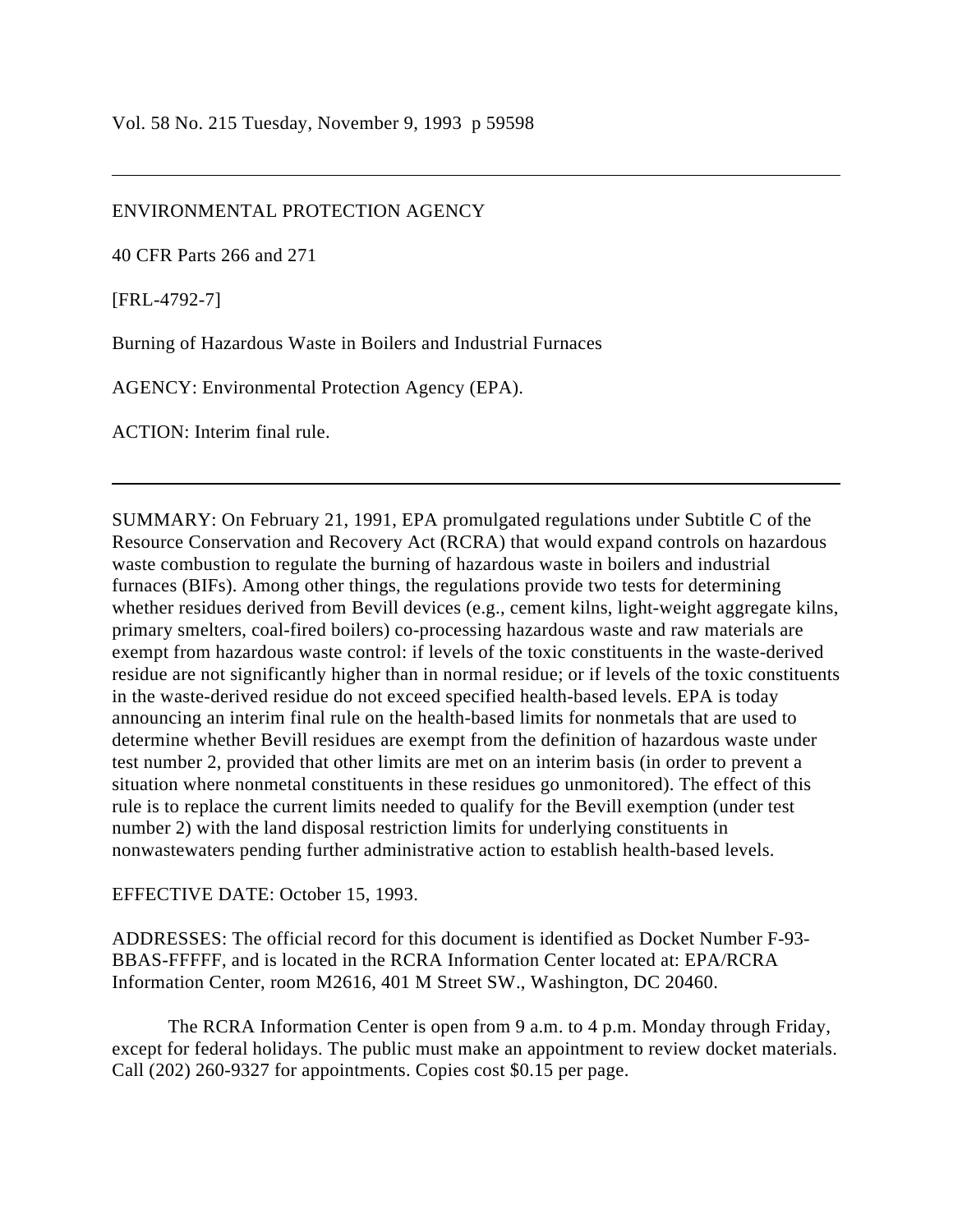FOR FURTHER INFORMATION CONTACT: For general information, contact the RCRA Hotline at: (800) 424-9346 (toll free) or (703) 920-9810.

For technical information concerning this notice, contact Shiva Garg, Office of Solid Waste (OS-322W), U.S. Environmental Protection Agency, 401 M Street, SW., Washington, DC 20460, (703) 308-8459.

>>>> Preamble has not been included in this file. <<<<

PART 266-STANDARDS FOR THE MANAGEMENT OF SPECIFIC HAZARDOUS WASTES AND SPECIFIC TYPES OF HAZARDOUS WASTE MANAGEMENT FACILITIES

1. The authority citation for part 266 continues to read as follows:

Authority: Secs. 1006, 2002(a), 3004, and 3014 of the Solid Waste Disposal Act, as amended by the Resource Conservation and Recovery Act of 1976, as amended (42 U.S.C. 6905, 6912(a), 6924, and 6934).

2. Section 266.112 is amended by revising paragraph  $(b)(2)(i)$  to read as follows:

§ 266.112 Regulation of residues.

\* \* \* \* \*

 $(b) * * * *$ 

 $(2)$  \* \* \*

(i) Nonmetal constituents. The concentration of each nonmetal toxic constituent of concern (specified in paragraph (b)(1) of this section) in the waste-derived residue must not exceed the health-based level specified in appendix VII of this part, or the level of detection (using analytical procedures prescribed in SW-846), whichever is higher. If a health-based limit for a constituent of concern is not listed in appendix VII of this part, then a limit of 0.002 micrograms per kilogram or the level of detection (using analytical procedures prescribed in SW-846), whichever is higher, shall be used. The levels specified in appendix VII of this part (and the default level of 0.002 micrograms per kilogram or the level of detection for constituents as identified in Note 1 of appendix VII of this chapter) are administratively stayed under the condition, for those constituents specified in paragraph (b)(1) of this section, that the owner or operator complies with alternative levels defined as the land disposal restriction limits specified in § 268.43 of this chapter for FO39 nonwastewaters. In complying with